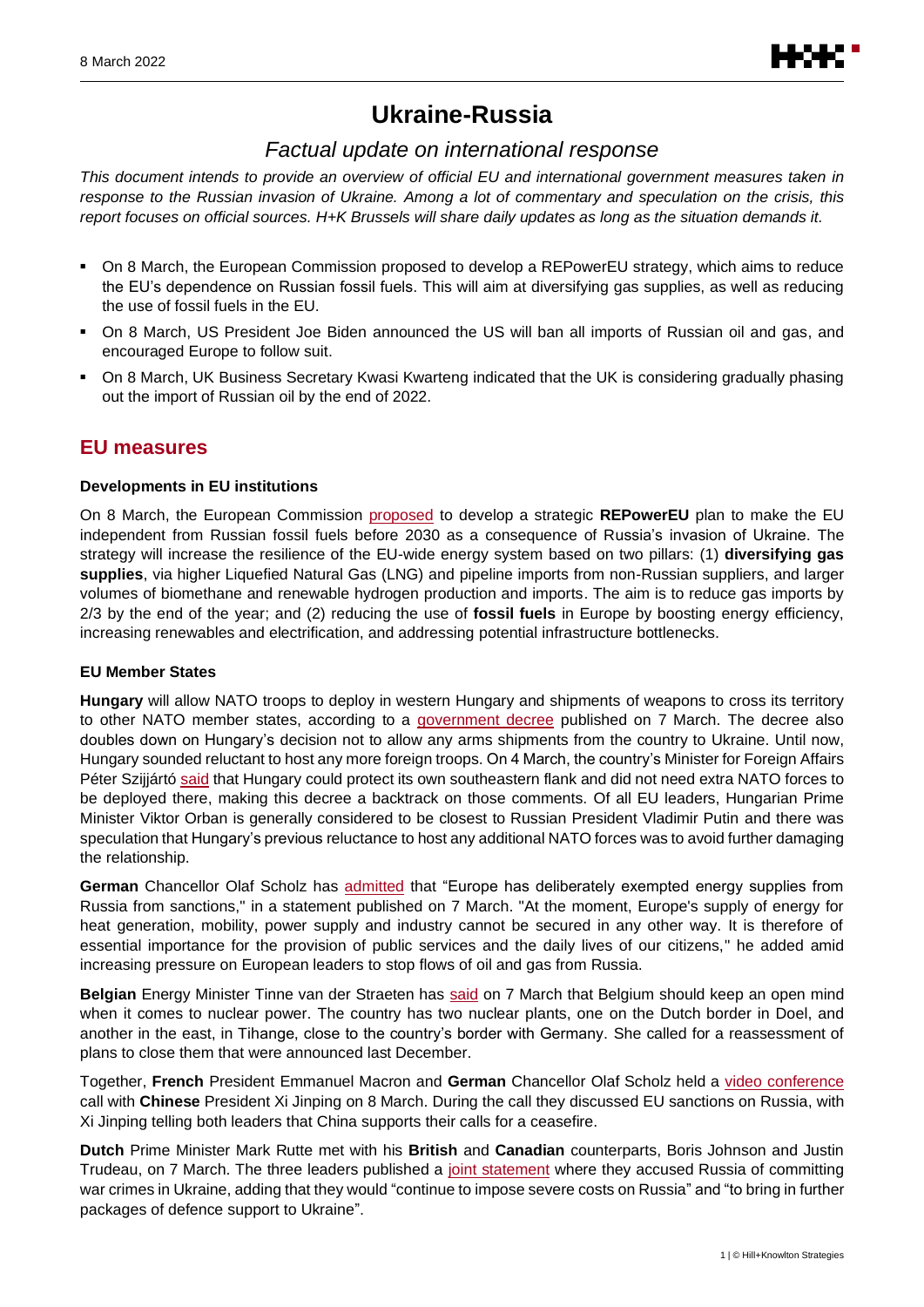# **International measures**

### **United Kingdom**

On 7 March, the UK, Canada and the Netherlands [announced](https://www.gov.uk/government/news/uk-largest-bilateral-humanitarian-donor-to-ukraine-as-uk-canada-and-the-netherlands-launch-new-ukraine-solidarity-alliance) that they will set up 'the International Ukraine Support Group' to mobilise partners and international allies for strong political, humanitarian, economic and defence support for Ukraine. The countries will also encourage other states to join the initiative.

On 7 March, Prime Minister Boris Johnson [spoke](https://www.gov.uk/government/news/pm-call-with-the-leaders-of-the-france-germany-and-the-united-states-7-march-2022) with French President Emmanuel Macron and US President Joe Biden. The leaders condemned Russia's actions in Ukraine and agreed to maximise pressure on Russia by imposing more sanctions.

On 8 March, Business Secretary Kwasi Kwarteng [said](https://twitter.com/KwasiKwarteng?ref_src=twsrc%5Egoogle%7Ctwcamp%5Eserp%7Ctwgr%5Eauthor) that the UK is not reliant on Russian oil but vulnerable to rising oil prices. He tweeted that the UK is considering gradually **phasing out the import of Russian oil** by the end of 2022.

#### **United States**

On 6 March, US Secretary of Defense Lloyd Austin [ordered](https://www.defense.gov/News/News-Stories/Article/Article/2958320/defense-secretary-calls-up-more-troops-to-europe/) the deployment of US military assets in different parts of Europe to strengthen the defence of NATO allies in the face of Russian aggression in Ukraine. This includes 500 troops, an unknown number of KC-135 refuelling aircrafts to Greece, air support operation centres in Poland and Romania, and an ordinance company and a maintenance company to Germany. Pentagon spokesman John Kirby said that these forces were purely defensive and that the US will not send its troops to Ukraine.

On 7 March, during his visit to Latvia the US Secretary of State Blinken [underlined](https://www.state.gov/secretary-of-state-antony-j-blinken-and-latvian-foreign-minister-edgars-rinkevics-at-a-joint-press-availability/) that thousands of civilians in Ukraine have lost their lives in relentless Russian attacks. Over 1.5 million have migrated to neighbouring countries and many more are internally displaced. Blinken and the Latvian foreign minister agreed to cooperate on identifying the assets of powerful Russian citizens for further sanctions. Blinken said the US and Latvia will continue their bilateral and NATO cooperation to bolster shared defence and to address any threat.

On 8 March President Biden [banned](https://twitter.com/business/status/1501229701561524229?s=20&t=Z6o-J1fRZaoi0w5nJb-qOg) [\(press briefing\)](https://www.youtube.com/watch?v=A6WXSj6NxpM) all oil and gas imports from Russia saying that Russian oil and energy products will no longer be accepted on US soil. Biden said that this step is taken after consultations with Congress and international partners and encouraged European countries to follow suit by gradually reducing their dependency on Russian oil and gas. Biden further stressed that he is in close contact with European allies to provide economic and humanitarian aid to Ukraine.

### **Australia**

On 7 March, Australian Prime Minister Scott Morriso[n said](https://www.pm.gov.au/media/qa-lowy-institute) President Putin had overestimated his military capacity in invading Ukraine, where it is faced with severe resistance. Morrison further noted that countries participating in sanctioning Russia should not stand down.

On 8 March, Australia [imposed](https://www.foreignminister.gov.au/minister/marise-payne/media-release/further-sanctions-russia) further restrictions on Russia that include a financial ban on its military for spreading the false narrative of "de-nazification" of Ukraine. Australia also imposed financial sanctions and a travel ban on 10 people for their role in the war and targeted 11 financial and economic institutions, including the Central Bank of Russia. Australia said it will continue to work with its partners to paralyse Russia's ability to continue its war in Ukraine by imposing severe sanctions.

#### **Japan**

On 7 and 8 March, Japan imposed further sanctions on Russia and Belarus that include freezing assets held by their government officials and other entities. Japan will also ban the export of oil refining equipment to Russia and dual-use products (for civil and military use) to Belarus. Japan further added 32 Russian and Belarusian government officials and businesspersons, along with 12 entities including military-related companies. In addition, Japan has designated the Belarusian Defense Ministry and a Minsk-based military semiconductor maker as subject to sanctions, banning the receipt of payments from them by Japanese exporters as of March 15.

Secretary Hirokazu Matsuno held a press conference saying that Japan will continue collaborating with its partners and the international community to pressure Russia and maximise assistance to Ukraine [\(here](https://japan.kantei.go.jp/tyoukanpress/202203/07_p.html) and [here\)](https://japan.kantei.go.jp/tyoukanpress/202203/08_p.html).